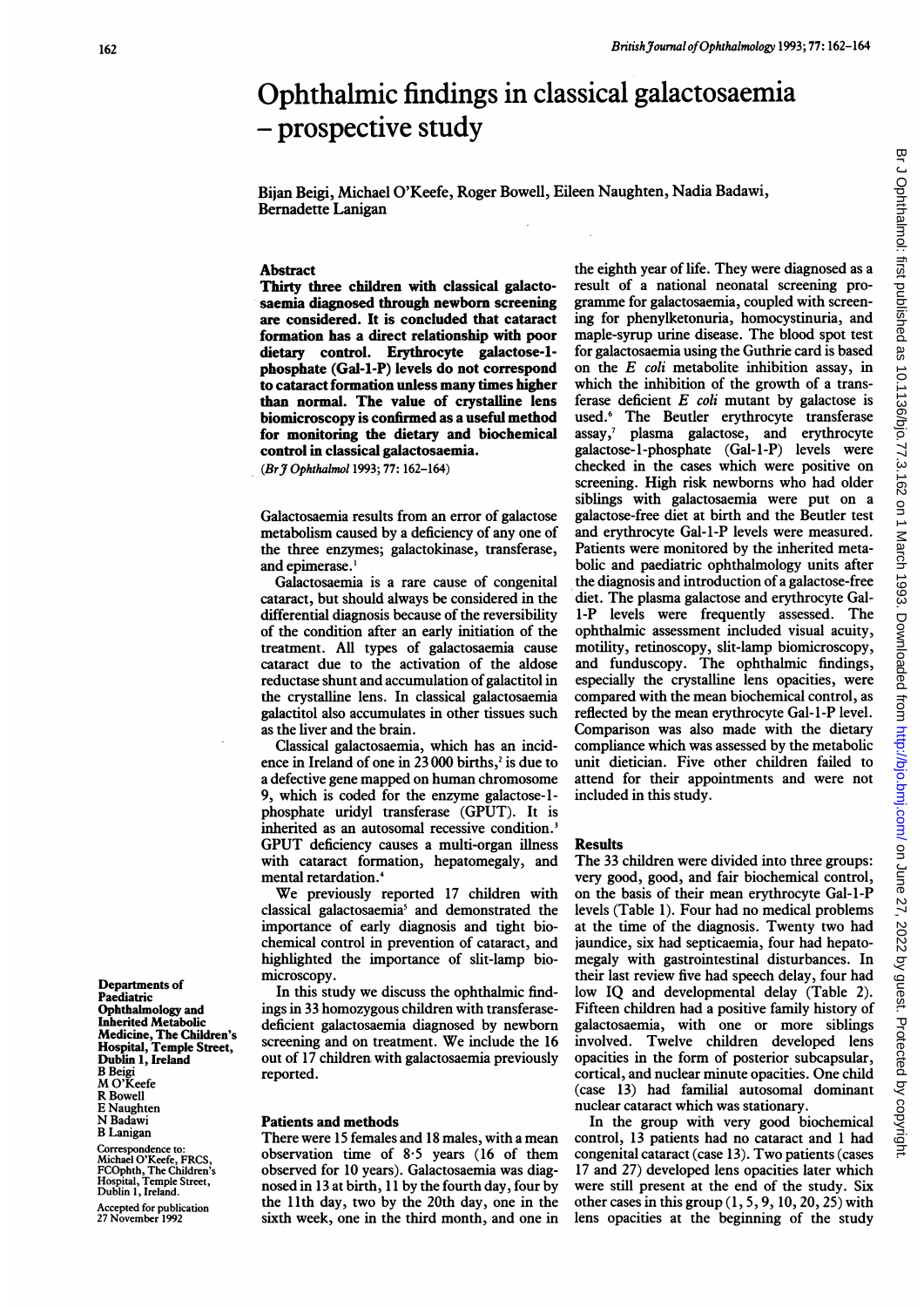cleared later. The remaining patient (case 11), a 9-year-old girl, on the diet since day 1, initially developed peripheral axial lens opacities at age 2-5 years during a 3 month period off the diet. On re-introduction of the diet, the opacities regressed completely over 6 months. Lens opacities developed 2 years later after another period of poor compliance. These regressed over a period of 3 years with tighter biochemical control.

In the good biochemical control group two had cataracts. One patient (case 4) had lens opacities at the start but they cleared later. The other (case 15), a 10-year-old boy, on the diet since day 1, developed peripheral axial lens opacities at 3-7 years following a 3 month period off all dietary restrictions. Good control was re-established and the opacities regressed totally over a 9 month period.

There were two patients in the fair biochemical control group. Case 12 showed lens opacities initially and these cleared later. Case 28 did not show any lens opacities.

All children achieved vision of 6/12 or better.

## **Discussion**

Classical galactosaemia is a rare cause of cataract,  $1-3%$  of all cataracts in different reports.<sup>8</sup> The

Table 1 Number of children in each group based on biochemical control

| <b>Biochemical</b><br>control | Mean erythrocyte Gal-1-P |                 |                                    |
|-------------------------------|--------------------------|-----------------|------------------------------------|
|                               | ug/ml<br>packed cells    | umolll          | Number of<br>patients<br>(case no) |
| 1 Fair<br>2 Good              | >70<br>$45 - 70$         | >208<br>134-208 | 2(12, 28)<br>8(4, 8, 14, 15,       |
| 3 Very good                   | -45                      | 134>            | (18, 19, 29, 31)<br>$23$ (rest)    |

Table 2 Ophthalmic and systemic findings in 33 children

| Biochemical<br>control | Patients         | Mental state<br>(present) | Initial medical<br>problems | Lens opacities |           |           |
|------------------------|------------------|---------------------------|-----------------------------|----------------|-----------|-----------|
|                        |                  |                           |                             | First          | Mid term  | Late      |
| Very good: 23          | l                |                           | S<br>J, V, WL               | $+$            |           |           |
|                        |                  |                           |                             |                |           |           |
|                        | 23567            |                           |                             |                |           |           |
|                        |                  |                           | J, HG, M                    | $\ddot{}$      |           |           |
|                        |                  |                           |                             |                |           |           |
|                        |                  | <b>SD</b>                 | $\frac{J}{I}$ , $J$         |                |           |           |
|                        | $\boldsymbol{9}$ | SD                        |                             | $\ddot{}$      |           |           |
|                        | 10               |                           |                             | $+$            |           |           |
|                        | 11               |                           | S                           |                | $\ddot{}$ |           |
|                        | 13               |                           |                             | cong cataract  |           |           |
|                        | 16               |                           | S                           |                |           |           |
|                        | 17               | <b>SD</b>                 | H, I, J, V                  |                | $\ddot{}$ | $\ddot{}$ |
|                        | 20               | $<$ IQ, DD                |                             | $\ddot{}$      |           |           |
|                        | 21               |                           |                             |                |           |           |
|                        | 22               |                           | HG, J, V                    |                |           |           |
|                        | 23               | $<$ IQ, DD                | HG, J, V                    |                |           |           |
|                        | 24               |                           | HG, J                       |                |           |           |
|                        | 25               |                           | HG, J, S                    | $\ddot{}$      |           |           |
|                        | 26               |                           |                             |                |           |           |
|                        | 27               | $<$ IQ, DD                |                             |                | $\ddot{}$ | $\ddot{}$ |
|                        | 30               |                           | SA                          |                |           |           |
|                        | 32               | $<$ IQ, DD                | P                           |                |           |           |
|                        | 33               |                           |                             |                |           |           |
| Good: 8                | 4                |                           | HIV and Hnep                | $\ddot{}$      |           |           |
|                        | 8                |                           |                             |                |           |           |
|                        | 14               | <b>SD</b>                 | HG, J, V, WL                |                |           |           |
|                        | 15               |                           |                             |                | $\ddot{}$ |           |
|                        | 18               |                           |                             |                |           |           |
|                        | 19               |                           |                             |                |           |           |
|                        | 29               |                           |                             |                |           |           |
|                        | 31               |                           | J, M, S                     |                |           |           |
| Fair: 2                | 12               |                           | HG, J, S                    | $\,^+$         |           |           |
|                        | 28               | <b>SD</b>                 | J                           |                |           |           |

Cong cataract=congenital cataract; DD=developmental delay; HG=haemorrhage from cord;<br>H=hepatomegaly; Hnep=hydronephrosis; I=irritable; J=jaundice; M=meningitis; P=premature;<br>S=septicaemia; SM=small for age; SD=speech delay

most common type, classical galactosaemia with the transferase deficiency, is a multi-organ illness. It appears with acute early signs <sup>1</sup> to 7 days after a lactose containing milk diet. Mild to severe vomiting, diarrhoea, lethargy, hypotonia, formation of minute lens opacities, jaundice, hepatomegaly, and infection with Gram positive micro-organisms are early presenting signs. Severe complications are advanced cataract formation, mental retardation, and neurological sequelae.<sup>9</sup> Transferase deficiency and activation of the aldose reductose shunt with eventual overproduction of dulcitol or galactitol have been proposed as being responsible for an increased osmolarity in the crystalline lens and other tissues. The mechanism responsible for the diabetic cataract is similar.<sup>10</sup>

Recent studies have shown a decreased level of uridine diphosphate galactose in the liver biopsy, erythrocytes, and skin fibroblasts. It has been speculated that this is responsible for late complications, especially neurological sequelae." This supports the hypothesis of a subgroup with only neurological complications, and a low IQ in spite of being on a galactose-free diet since birth.'2 Cataract has not been reported in these. The severity of the presenting signs and the cataract depends on the severity of galactosaemia, age at the time of diagnosis, and the date of the initiation of treatment.'3 In a review of 55 galactosaemic children referred to our metabolic unit, nine of 55 babies with untreated galactosaemia died within 17 days of birth, two of them on the eighth day.'4 In contrast two children in this study in whom treatment started at the age of 12 weeks (case 1) and 8 years (case 31), had a favourable outcome.

Mean erythrocyte Gal-I-P had been used as a monitor reflecting the biochemical control but does not correlate with cataract formation. The test is not widely available and laboratory techniques differ. The test needs to be repeated frequently, even monthly. Even with regular testing and using the same laboratory criteria as in our study, fluctuation of Gal-i-P makes it an unreliable marker. This is thought to be due to an endogenous production of Gal-l-P, as a result of unsuspected absorption from fruits, medication, or other unknown factors. Measurement of uridine diphosphate galactose has been suggested as a better indicator of the biochemical control. Urinary galactitol is also a possible marker which is currently being investigated. Reports of heterozygote cases of transferase deficiency who had cataract suggest that there are other mechanisms involved.'5 <sup>16</sup> Four of the 23 obligate heterozygote parents of children in our previous study showed lens opacities. This also emphasises the role of galactosaemia as a cause of presenile cataract."

Poor dietary compliance causes early and late complications as described. On three occasions, when cases 11 and 15 were off their diet, lens opacities developed, and on a tighter dietary control they cleared. Two patients (cases 17, 27) who had normal Gal-1-P levels developed crystalline lens opacities and when tighter dietary control was introduced the opacities gradually resolved.

The rate of formation of lens opacities in our